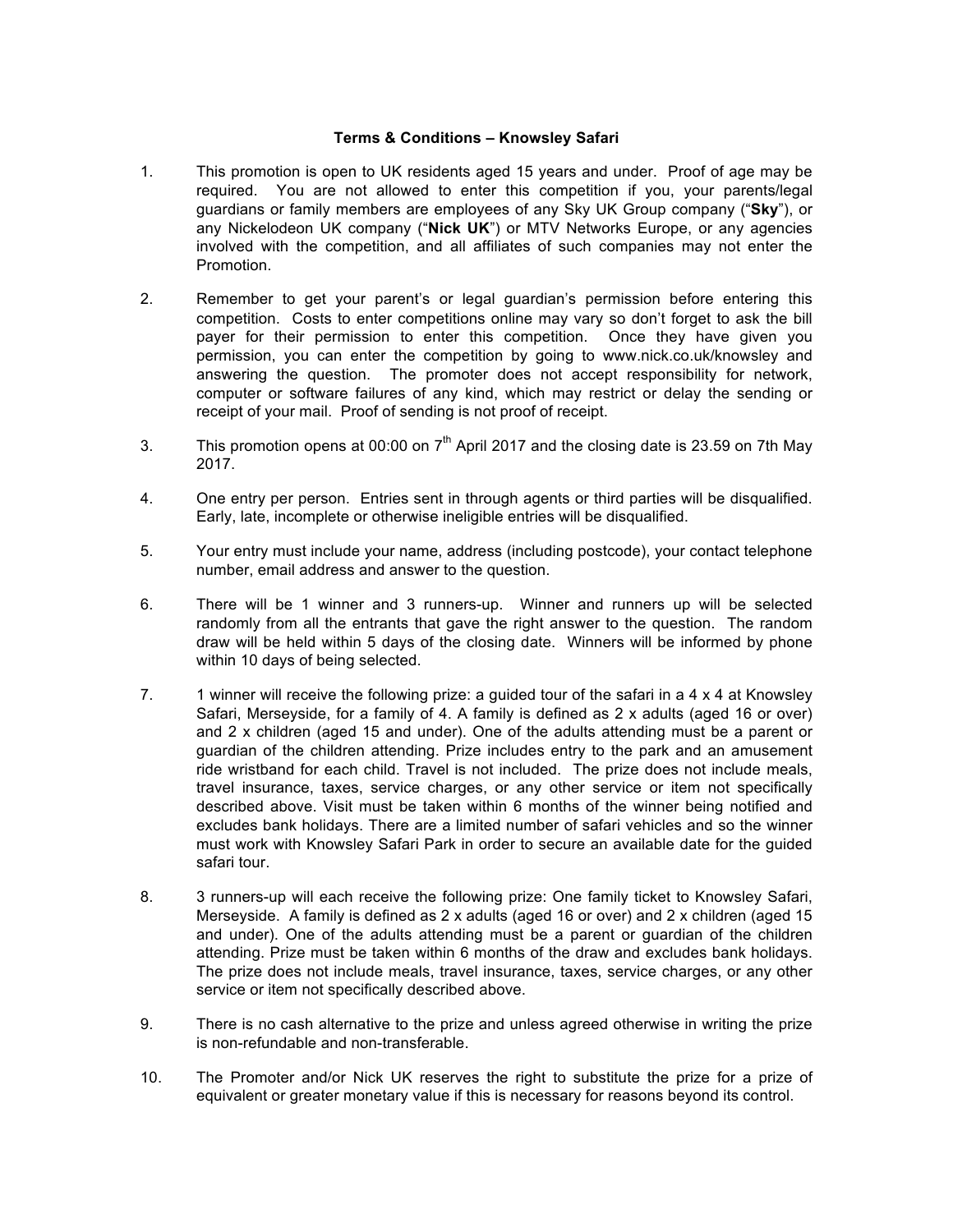- 11. Except in the case of death or personal injury arising from its negligence or in respect of fraud and so far as is permitted by law, the Promoter and/or Nick UK and each of their associated companies and agents exclude responsibility and all liabilities arising from any postponement, cancellation, delay or changes to the prize details beyond the Promoter's and/or Nick UK's control and for any act or default of any third party supplier.
- 12. The terms and conditions of any other third party supplier will also apply to the prize where applicable. If there is a conflict between third party terms and conditions and these terms and conditions, these shall take precedence.
- 13. The Promoter and/or Nick UK will not be liable for any prize(s) that do not reach the winners for reasons beyond the Promoter's and/or Nick UK's reasonable control.
- 14. The Promoter and/or Nick UK has the right to choose another winner (or winners) if:
	- (a) you do not comply with these rules or the Promoter and/or Nick UK has reasonable grounds for believing that you have broken a rule; or
	- (b) the Promoter and/or Nick UK cannot contact you within a reasonable time after the closing date.
	- (c) your parents/legal guardians do not (i) agree to these rules; (ii) want you to receive the prize; or (iii) give your consent as may be requested by the Promoter and/or Nick UK within a reasonable time.
- 15. The Promoter's and/or Nick UK's decision is final and binding in all respects on all entrants. No correspondence will be entered into. Entries that do not comply in full with these entry terms and conditions will be disqualified.
- 16. Details of the winners' name and county will be available for one month after the close of this promotion by writing to the Promoter at the address below and stating the name and date of the promotion.
- 17. The name, county and photograph of the winners may be used by the Promoter and/or Nick UK and each of their associated companies for post-event publicity purposes. The winners agree to allow the Promoter and/or Nick UK to use their name and likeness for advertising and publicity purposes without additional remuneration.
- 18. In addition to the use specified above, the Promoter and/or Nick UK will use each winner's, and each entrant's, personal details for the purpose of administering this promotion.
- 19. The Promoter and/or Nick UK reserve the right to extend the closing date or terminate the competition and withhold the prize(s) where events beyond the Promoter's and/or Nick UK's reasonable control make such action necessary. The Promoter's and/or Nick UK's decision is final with respect to any aspect of the competition, including the choice of any winner of a prize. No correspondence will be entered into.
- 20. The Promoter may refuse or disqualify any entry (including winning entries) if the entrant concerned or anyone authorised by the entrant to deal with their entry, acts in a way towards the Promoter or Sky staff which the Promoter reasonably considers to be inappropriate, unlawful or offensive. If the winning entry is disqualified the Promoter reserves the right to award the prize to another entrant.
- 21. Entrants will be deemed to have accepted these terms and conditions and agreed to be bound by them when entering this Promotion.